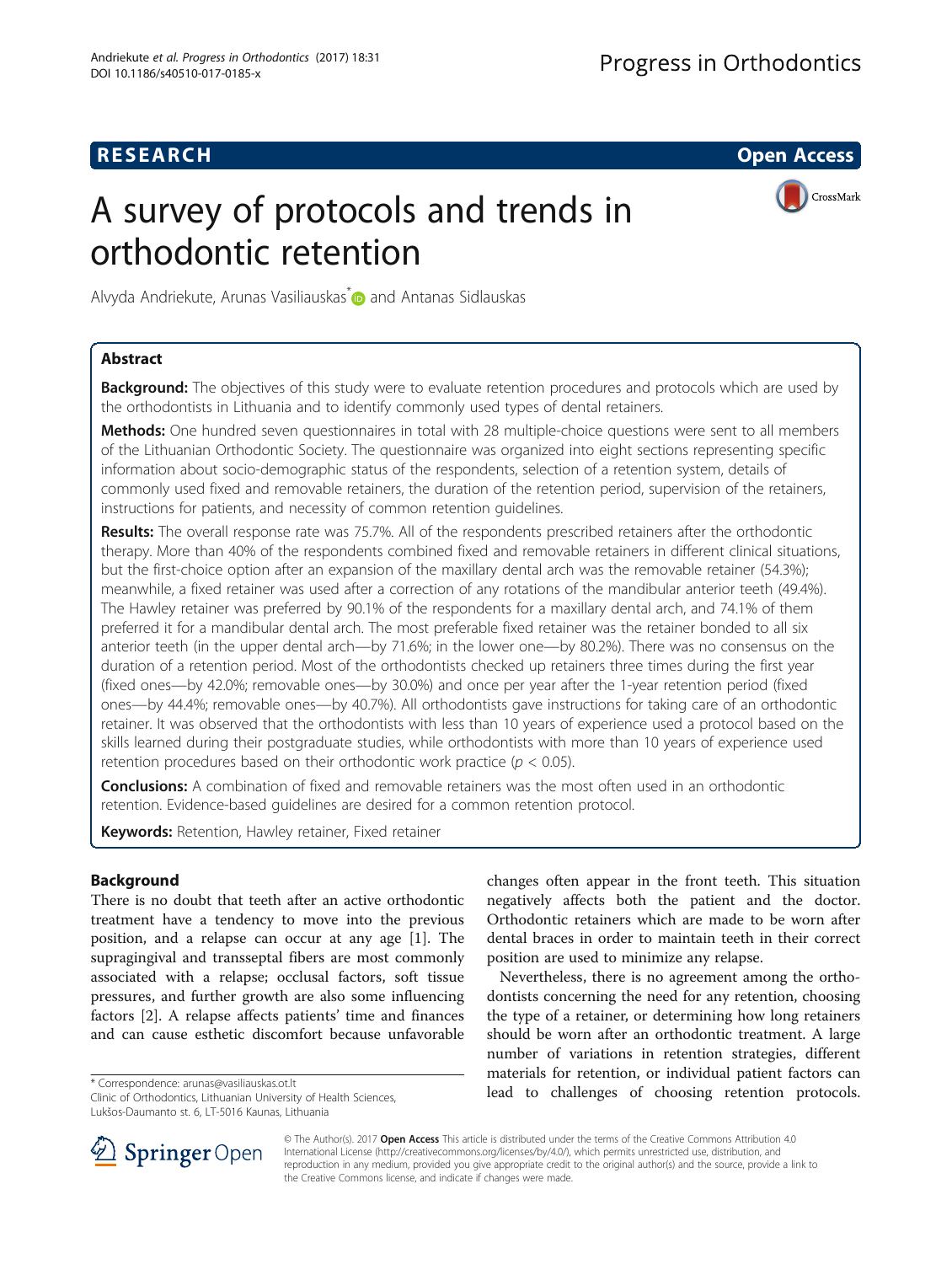Orthodontic materials and methods are constantly changing and manufacturers suggesting new alternatives. Despite the fact that a growing number of surveys of protocols and trends in orthodontic retention that have been conducted in different countries have revealed some tendencies between the orthodontists [\[3](#page-6-0)–[11](#page-7-0)], further studies are needed for the development of a retention protocol. The common retention protocol is an attempt to systemize and standardize retention procedures which would be useful for orthodontists. Meanwhile, no research has been accomplished on the most often used dental retention system among Lithuanian orthodontists. The main purposes of this study were to evaluate the protocols and trends used in an orthodontic practice and to identify any commonly used types of dental retainers.

#### Methods

The survey questionnaire was developed according to similar studies [\[8](#page-6-0), [9\]](#page-6-0) and edited and prepared in the Lithuanian language. The questionnaire consisted of 28 multiple-choice questions, and it was divided into eight parts representing some specific information. It was possible to select one or even multiple answers from the list of options.

#### Socio-demographic status of the respondents

Firstly, there was a socio-demographic status of the respondents included, and they were asked to identify their gender, university where they have completed their postgraduate studies, the work sector, and length of their independent work as an orthodontist after having finished postgraduate studies.

#### Selection of a retention system

The second section examined if orthodontists used retention appliances after orthodontic treatment, which types of retainers were typically used for applied treatment, conditions or malocclusions (for patients with anterior open bite, impacted anterior teeth, etc.), and factors influencing their selection of the retainer type.

# Fixed retainers

Part 3 referred to the most often used fixed retainers and the details of commonly used fixed retainers (material, type, form, and diameter) and examined which teeth were used for bonding in the upper and lower dental arches and the methods and contraindications of bonding a fixed retainer in finished cases.

# Removable retainers

The fourth section gathered information about the most often used removable retainers (Hawley retainer, Begg

retainer, clear (vacuum-formed) retainer, etc.) for the upper and lower dental arches.

#### The duration of the retention period

The fifth section consisted of questions about a retention period—respondents were asked to note the duration of the primary retention, prescription of wearing a removable retainer during and after the primary retention period, and details of wearing a fixed retainer.

#### Supervision of the retainers

Part 6 was dedicated to question who is responsible for patients in retention and information on the number of any follow-up visits per year after the prescription of fixed or removable retainers.

# Instructions for patients

The seventh part requested information if orthodontists gave any instructions for the patient/patient's parents (written or verbal) about the maintenance of removable or fixed retainers, which instructions are provided after the bonding of a fixed retainer, which oral hygiene measures are recommended for fixed retainers, and what are the recommendations in case there are some issues with retainer. Also, we gathered information if general practitioners are involved in the maintenance of fixed retainers and what are the recommendations if a dentist during the examination has noticed a disengaged/broken retainer.

# The necessity of common retention guidelines

Finally, respondents were asked to specify the reasons for using a retention protocol and if they felt the necessity of a general retention procedure protocol.

A questionnaire study was conducted from January to March 2016 by handing out anonymous paper questionnaires to orthodontists or sending electronic ones. The names and email addresses of the orthodontists were collected from the Lithuanian Association of Orthodontists. Email remainders were sent a week later to those who have not completed or partially completed the survey. This action was repeated 2 weeks later. All members of the Lithuanian Orthodontic Society were included in this survey.

A statistical analysis was performed by collecting data and analyzing with the software package SPSS 21.0. The data were expressed as a frequency and percentage. Significance between differences was evaluated by a chisquare test. The  $p$  value of < 0.05 was considered as statistically significant. Binary logistic regression analyses were carried out to identify any factors associated with the choice of a retention according to the length of the work experience.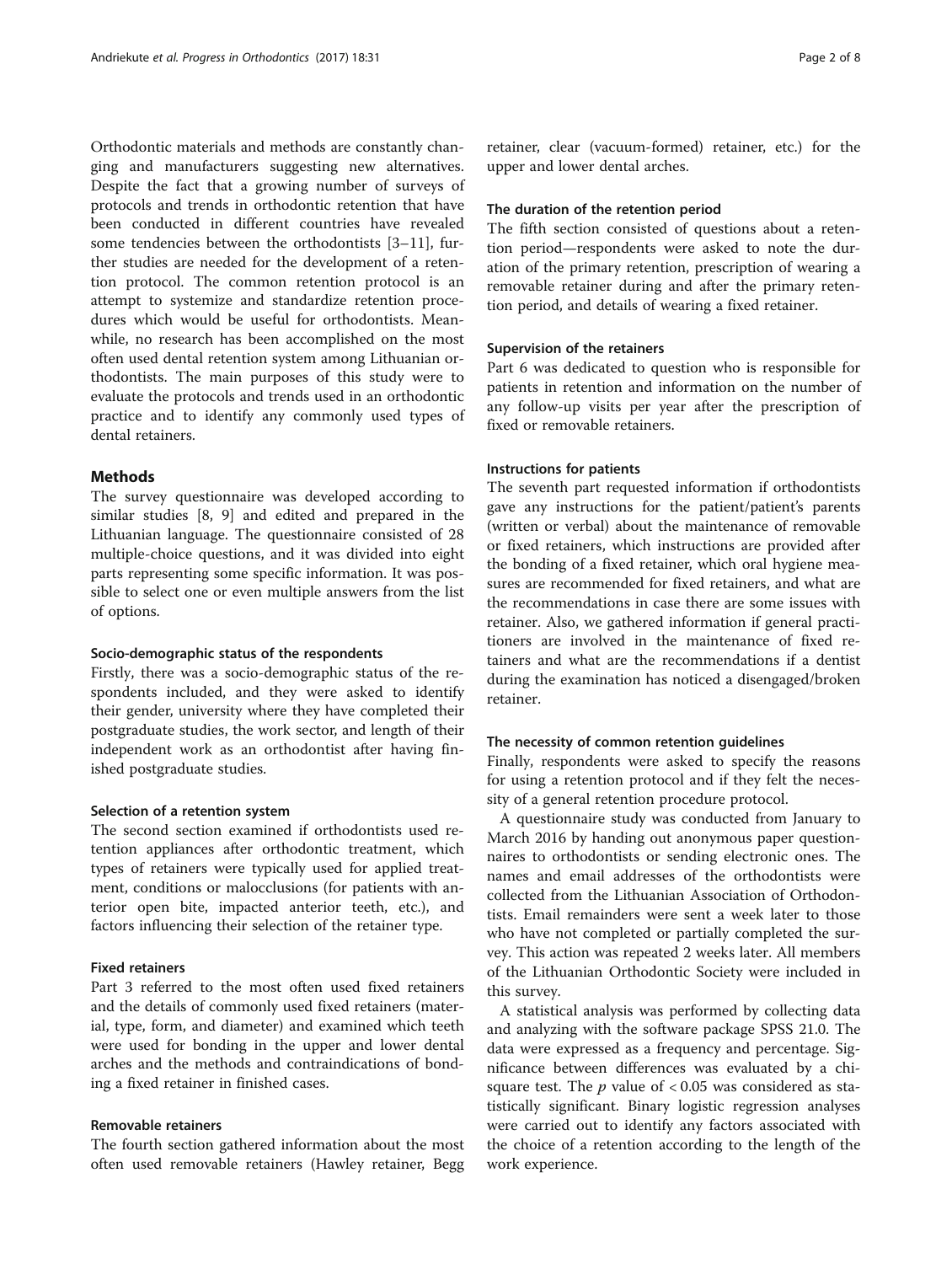#### Results

#### Socio-demographic status of the respondent

One hundred seven questionnaires were sent out, and 81 were returned completed. The attained response rate was 75.7%. Altogether, 72 orthodontists and 9 postgraduate students returned the submitted surveys: 86.4% of them were females and 13.6% were males. The majority of the respondents (55.6%) were working only in the full-time private practice sector, 19.8% mentioned a combination of the public and the private practice sectors, 2.5% worked at the university, and 1.2% were retired (partly). Another 14.8% of the respondents worked in the private practice sector, at the university, and in the public clinic, while 6.2% of the orthodontists noted the university and the public clinic as their workplaces. A total of 74 orthodontists were trained in Lithuania (56.8% at the Lithuanian University of Health Sciences, 43.2% at the Vilnius University), and the remaining 7 orthodontists were trained in other countries. The orthodontists were asked to specify their work experience: 38 (46.9%) respondents had less than 10 years of experience in the treatment of orthodontic patients, while 43 (53.1%) orthodontists had more than 10 years of working experience.

#### Selection of a retention system

All respondents prescribed retainers after the orthodontic treatment—bonded, removable, or both. A total of 87.7% of the respondents to the question "What are the main factors influencing the choice of a retention?" answered that the main factor was the patient's dental condition before the treatment. The final result of the treatment, interdigitation between the teeth, patient's oral hygiene, and periodontal tissue status were mentioned by the majority of the orthodontists as the factors affecting orthodontists' choice of the retention (Fig. 1).

A combination of a bonded and a removable retainer was mostly used by the orthodontists in both dental arches, except after expansion of the upper dental arch when a removable retainer was dominant, and after the correction of a rotation of the permanent mandibular anterior teeth, the orthodontists preferred a fixed retainer (Tables [1](#page-3-0) and [2](#page-3-0)).

Three respondents (3.7%) used only removable retainers, whereas 17 respondents (21.0%) used both fixed and removable retainers in all cases.

# Fixed retainers

The most preferred fixed retainer was the retainer bonded to all anterior teeth (canine to canine). 80.2% of respondents bonded a fixed retainer in the lower jaw to all six anterior teeth, and 71.6% of them did it in the upper jaw (Table [3](#page-4-0)).

The majority of the orthodontists (76.5%) adjusted the arch wire retainers clinically. While choosing the material for a fixed orthodontic retainer, 71.6% of the respondents noted a stainless steel wire. Braided wire was chosen by 75.3% of the specialists, and the dominant form was a rectangular one (66.7%).

The most frequently mentioned contraindications for fixed retainers were caries, a periodontal disease, poor oral hygiene, deep bite, incomplete treatment result, and the anatomical characteristics of the teeth (Fig. [2\)](#page-4-0).

# Removable retainers

The most popular removable retainers in the upper and lower dental arches were the Hawley and the vacuumformed retainers (Table [4\)](#page-5-0).

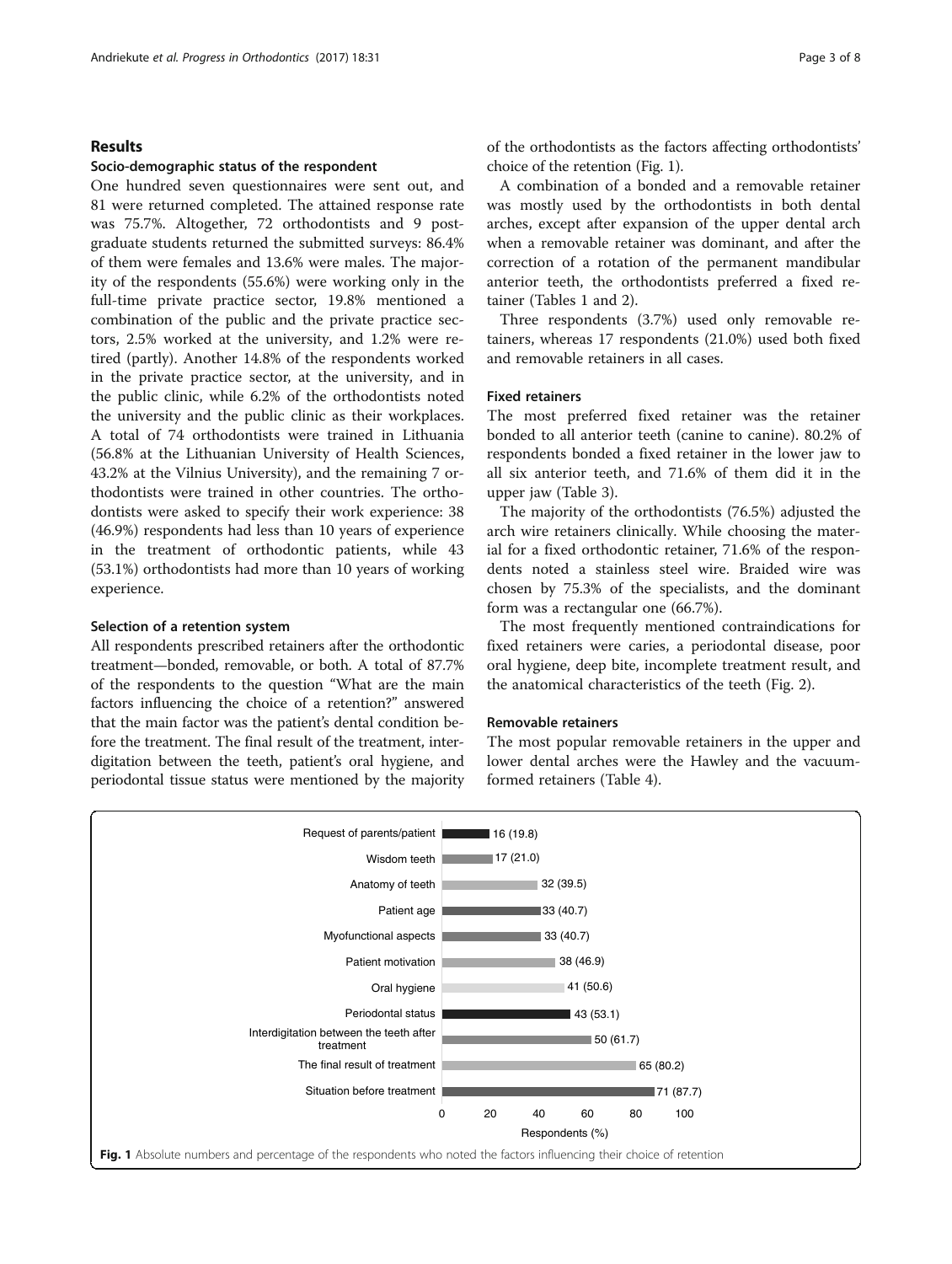| Condition/treatment                   | Fixed     | Removable | Both      | None   |
|---------------------------------------|-----------|-----------|-----------|--------|
| Extractions                           | 1(1.2)    | 29 (35.8) | 51(63.0)  |        |
| Diastema closure                      | 22(27.2)  | 7(8.6)    | 52 (64.2) |        |
| Expansion of the dental arch          | 1(1.2)    | 44 (54.3) | 36 (44.4) |        |
| Crowding in the anterior teeth        | 9(11.1)   | 20(24.7)  | 52 (64.2) |        |
| Impacted anterior teeth               | 9(11.1)   | 24 (29.6) | 48 (59.3) |        |
| Intrusion of the anterior teeth       | 8(9.9)    | 29 (35.8) | 43 (53.1) | 1(1.2) |
| Extrusion of the anterior teeth       | 13(16.0)  | 21(25.9)  | 46 (56.8) | 1(1.2) |
| Rotations of the anterior teeth       | 19 (23.5) | 21(25.9)  | 41 (50.6) |        |
| Anterior open bite                    | 4(4.9)    | 31(38.3)  | 46 (56.8) |        |
| Retaining overjet (OJ)                | 4(4.9)    | 35 (43.2) | 42 (51.9) |        |
| Root resorption of the anterior teeth | 15 (18.5) | 26(32.1)  | 36 (44.4) | 4(4.9) |
| Previous orthodontic treatment        | 4(4.9)    | 24 (29.6) | 53 (65.4) |        |
| Adult patient                         | 7(8.6)    | 21(25.9)  | 53 (65.4) |        |

<span id="page-3-0"></span>Table 1 Respondents who chose a certain retention in the upper dental arch depending on the condition or treatment

Values are presented as numbers (%)

## The duration of the retention period

The duration of the retention period was from 1 month to the entire life, and 1 year was the most frequently mentioned as the first retention period by the orthodontists (30.9%). The patients during this period should wear their removable retainers for a certain amount of time, and the range of this time varied from 6 to 24 h. The most often mentioned answers were 24 h per day/ 7 days per week (29.6% of the respondents). Thirty seven percent of the orthodontists in total noted that the removable retainers should be worn for 5 years and more after the completion of an active tooth movement, while others (34.6%) recommended to wear removable retainers for 1–2 years. A vast majority of the respondents (92.6%) did not remove any fixed retainers after the first retention period unless the treatment of anterior teeth

was planned (49.4%) or the patient had a poor oral hygiene (39.5%).

# Supervision of the retainers

The answers to the question "Who is responsible for the regular inspections during retention period?" were divided into three camps: 53.1% of the respondents indicated that the orthodontists are responsible for the regular inspections of retainers, whereas 40.7%, the patients/their parents. The remaining respondents noted general dentists as an option. The orthodontists recommended three appointments during the first year for inspection of retainers (fixed ones—by 42.0%; removable ones—by 30.0%) and once per year after the 1-year retention period (fixed ones—by 44.4%; removable ones—by 40.7%).

Table 2 Respondents who chose a certain retention in the lower dental arch depending on the condition or treatment

| Condition/treatment                   | Fixed     | Removable | Both      | None   |
|---------------------------------------|-----------|-----------|-----------|--------|
| Extractions                           | 19 (23.5) | 11(13.6)  | 51 (63.0) |        |
| Diastema closure                      | 34 (42.0) | 3(3.7)    | 41 (50.6) | 3(3.7) |
| Expansion of the dental arch          | 12 (14.8) | 21(25.9)  | 47 (58.0) | 1(1.2) |
| Crowding in the anterior teeth        | 35 (43.2) | 3(3.7)    | 43 (53.1) |        |
| Impacted anterior teeth               | 28 (34.6) | 8(9.9)    | 44 (54.3) | 1(1.2) |
| Intrusion of the anterior teeth       | 27 (33.3) | 10(12.3)  | 42 (51.9) | 2(2.5) |
| Extrusion of the anterior teeth       | 27 (33.3) | 10(12.3)  | 42 (51.9) | 2(2.5) |
| Rotations of the anterior teeth       | 40 (49.4) | 8(9.9)    | 33 (40.7) |        |
| Anterior open bite                    | 24 (29.6) | 14 (17.3) | 43 (53.1) |        |
| Retaining overjet (OJ)                | 18 (22.2) | 15(18.5)  | 48 (59.3) |        |
| Root resorption of the anterior teeth | 28 (34.6) | 18 (22.2) | 33 (40.7) | 2(2.5) |
| Previous orthodontic treatment        | 20 (24.7) | 9(11.1)   | 52 (64.2) |        |
| Adult patient                         | 21(25.9)  | 9(11.1)   | 51(63.0)  |        |

Values are presented as numbers (%)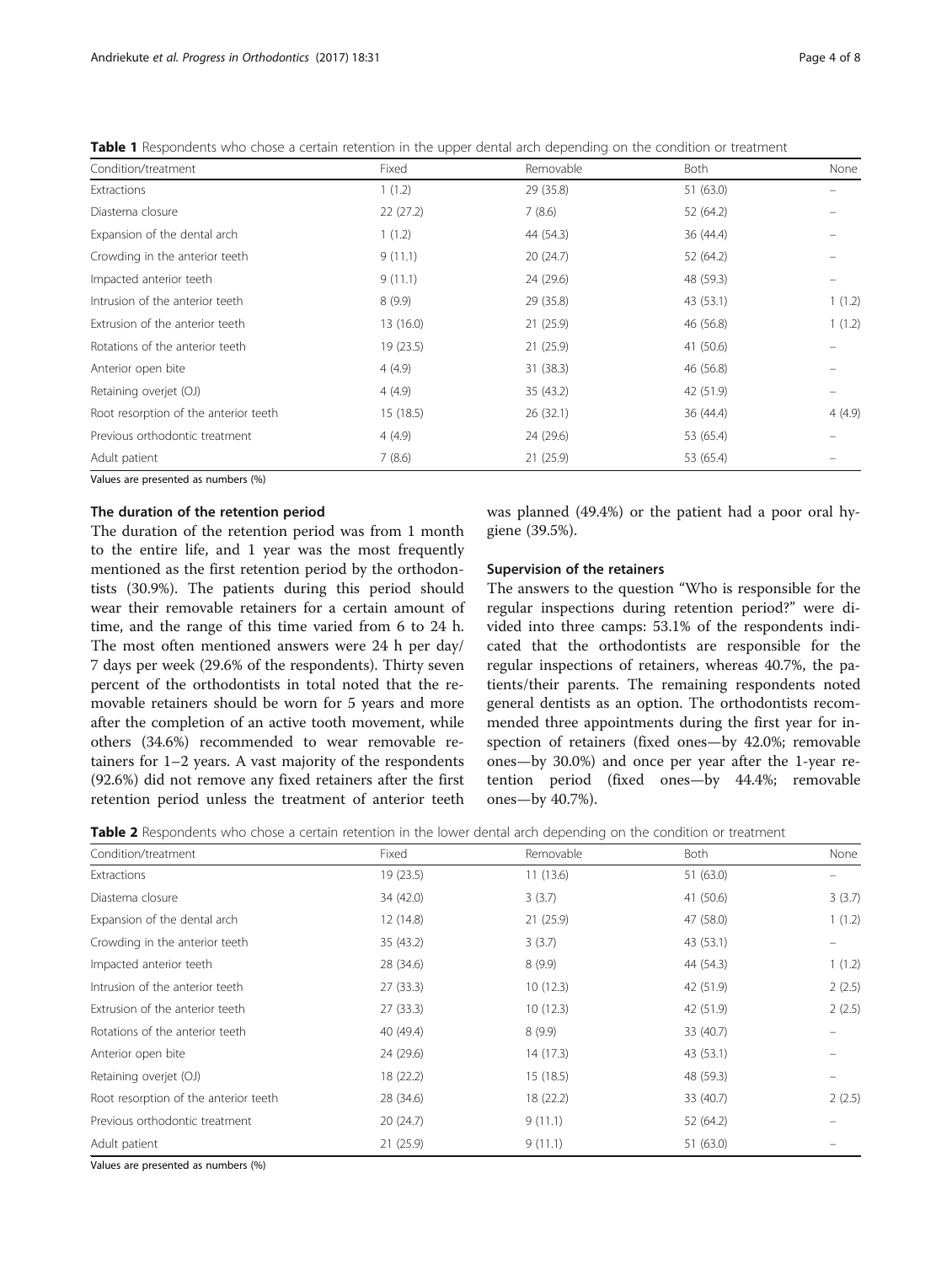<span id="page-4-0"></span>Table 3 Respondents who chose a certain bonding type of fixed retainers

| Bonding types of fixed retainers                                  | Maxillary retainer | Mandibular retainer |
|-------------------------------------------------------------------|--------------------|---------------------|
| Bonded to the canines only                                        | 3(3.7)             | 7(8.6)              |
| Bonded to all anterior teeth                                      | 58 (71.6)          | 65 (80.2)           |
| Bonded to central incisors                                        | 18 (22.2)          | 2(2.5)              |
| Bonded to all incisor teeth                                       | 29 (35.8)          | 7(8.6)              |
| Bonded to all teeth from the first premolar to the first premolar | 1(13.6)            | 23 (28.4)           |
| .                                                                 |                    |                     |

Values are presented as numbers (%)

#### Instructions for patients

All orthodontists gave instructions for retainers. These instructions included information about any detachment and breakage of the retainers (95.1%), nutrition (66.4%), follow-up visits (87.7%), and oral hygiene (93.8%). The patients wearing removable retainers were given oral (63.0%), written (32.1%), or oral/written (4.9%) information, and the patients with fixed retainers were informed orally (66.7%), in writing (29.6%), or in both ways (3.7%). Oral hygiene tools such as a toothbrush, dental floss, mouthwash, interdental brushes, and oral irrigators were recommended by more than 50% of the respondents.

More than 90% of the respondents recommended to inform the orthodontist in case of problems that can arise with all types of retainers. 48.1% of the orthodontists in total communicated with general dentists regarding any inspection and repair of the retainers. The orthodontists (74.1%) noted that general dentists should refer the patients to the orthodontists if the fixed retainer has broken or became loose.

# The necessity of common retention guidelines

The participating orthodontists were asked to identify factors influencing the decision for the retention protocol in use. The results of a binary logistic regression analysis showed that two factors influencing the decision for the retention protocol in use were associated with the work experience in orthodontics. Younger orthodontists with less than 10 years of experience were 3.85 more likely (95% CI 1.40–10.63) to choose "Knowledge and skills gained in orthodontic residency" as compared to those orthodontists with more than 10 years of experience. The orthodontists working more than 10 years in practice were 7.78 more likely (95% CI 2.03–29.87) to choose a "clinical experience." The years of work experience appear to be a significant determinant for choosing the retention protocol. It can be predicated that specialists with less than 10 years of experience used a retention protocol based on the skills learned during the postgraduate studies while orthodontists with more than 10 years of experience used a retention protocol based on the orthodontic work practice ( $p < 0.05$ ) (Table [5\)](#page-5-0).

A common retention protocol would be helpful; such an opinion was prioritized by the orthodontists in Lithuania (98.7%).

# **Discussion**

There are currently many different types of removable and fixed retainers, and it is unclear which retainers are the best and how long they should be used [[12\]](#page-7-0). This

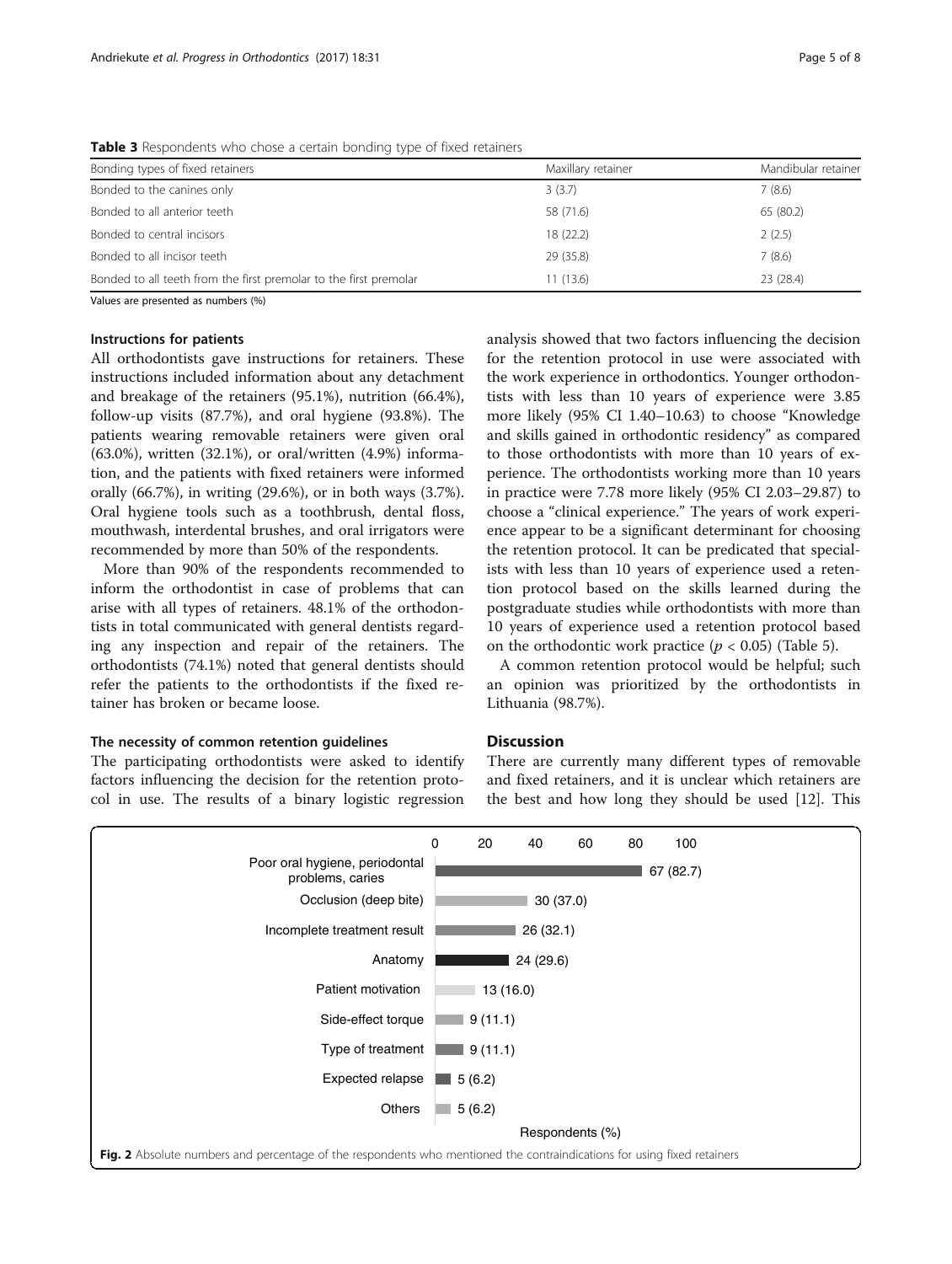<span id="page-5-0"></span>Table 4 Respondents who used removable retainers

| Removable retainers          | Upper arch |           | Lower arch |
|------------------------------|------------|-----------|------------|
| Hawley retainer              | 73 (90.1)  |           | 60 (74.1)  |
| Vacuum-formed retainer       | 62 (76.5)  |           | 59 (72.8)  |
| Functional appliances        | 43 (53.1)  |           | 38 (46.9)  |
| Positioner retainer          |            | 23 (28.4) |            |
| Begg retainer                | 16 (19.8)  |           | 10(12.3)   |
| The Damon Splint             |            | 5(6.2)    |            |
| Spring retainer              | 3(3.7)     |           | 5(6.2)     |
| External distraction devices | 2(2.5)     |           | 2(2.5)     |
| Others                       | 1(1.2)     |           | 1(1.2)     |

Values are presented as numbers (%)

study investigated the existing retention protocols used by the orthodontists in Lithuania. A survey involving all 98 licensed Lithuanian orthodontists was conducted, and the obtained data represented the opinions of the specialists on the retention procedures. Nine postgraduate students were also included in the survey, thus demonstrating that their opinions as ones of future professionals are significant, although the inclusion of postgraduate students might not be that straightforward, because normally, they use the retention protocols of the clinical instructors and are not free to develop their own choice based on clinical experience. The response rate of 75.7% was relatively high compared with the surveys conducted in the other countries [\[3](#page-6-0)–[11](#page-7-0)]. It showed that this study was relevant to the interests of the orthodontists. On the other hand, some orthodontists noted that the questionnaire was too long and it took a lot of time.

Previous surveys conducted in certain countries have raised the main questions related to the selection of a retainer and the duration for wearing a retainer. Although the orthodontists chose different retainers for different orthodontic situations, some trends were observed. Surveys performed in the other European countries [[4, 5, 8](#page-6-0), [9\]](#page-6-0), USA [[7\]](#page-6-0), Saudi Arabia [\[11\]](#page-7-0), and Australia and New Zealand [[3\]](#page-6-0) showed that fixed retainers for a lower dental arch were dominant, except in Ireland [[6](#page-6-0)] and Malaysia [\[10](#page-6-0)], where vacuum-formed retainers were the most popular choice. The opinions regarding an orthodontic retention in the upper dental arch were various: fixed retainers were most often chosen in Switzerland [[9\]](#page-6-0) and the Netherlands [\[4](#page-6-0)], Hawley retainers in the USA [[7\]](#page-6-0) and Saudi Arabia [[11\]](#page-7-0), and vacuum-formed retainers in the UK [[5\]](#page-6-0), Ireland [\[6](#page-6-0)], and Malaysia [\[10](#page-6-0)]. A combination of a fixed and removable retainer (a vacuum-formed retainer) was the most commonly used in Norway [[8](#page-6-0)], and this was in agreement with our study; however, the orthodontists in Lithuania gave priority to the Hawley retainers. Lithuanian orthodontists preferred a combination of a fixed and removable retainer in the upper and lower arches, except after an expansion of the maxillary dental arch or correcting any rotations of the mandibular anterior teeth. The reason for a "double" retention might be that the orthodontists were worried about the relapse tendency and about the patients who might forget to wear their removable retainer as specified. Additionally, the findings of the study by Atack et al. [\[13\]](#page-7-0) showed similar results between fixed and removable retainers and confirmed that a relapse in the lower front teeth can occur with both types of retainers.

More than 70% of the orthodontists in Lithuania preferred retainers to be fixed to all six anterior teeth, and this way of fixation was dominant in upper and lower arches. In that aspect, our results were in line with a study conducted by Keim et al. [[14](#page-7-0)], which showed that fixed retainers bonded to all anterior teeth (3–3) particularly in the mandibular arch which were in the ascendant. Orthodontic canine-to-canine retainers were considered to be effective [[15\]](#page-7-0) and invisible [\[16](#page-7-0)] and could ensure permanent retention and alignment of the anterior teeth [[17](#page-7-0), [18](#page-7-0)]. Other advantages were mentioned by the researchers: good patient acceptance [[16](#page-7-0)] and low failure rate [\[16](#page-7-0), [17\]](#page-7-0). Nevertheless, fixed retainers could cause difficulties for patients to reach areas with a toothbrush or a dental floss, increase plaque accumulation, and influence the periodontal health [\[19](#page-7-0)]. However, another study showed that fixed retainers allow patients to maintain good hygiene and periodontal status [[17](#page-7-0)].

The frequency and the duration of wearing a retainer are still widely discussed today among orthodontists. A

Table 5 The orthodontists who used a retention protocol based on factors according to the length of their work experience

| Factors influencing the choice of a retention       | Number | Work experience (years)  |                           |          |
|-----------------------------------------------------|--------|--------------------------|---------------------------|----------|
| protocol                                            |        | $\leq$ 10 years (n = 38) | $> 10$ years ( $n = 43$ ) |          |
| Knowledge and skills gained in postgraduate studies | 81     | 31 (81.6)                | 23 (53.5)                 | $0.007*$ |
| Clinical experience                                 | 81     | 24(63.2)                 | 40(93.0)                  | $0.001*$ |
| Knowledge gained from orthodontic books             | 81     | 18 (47.4)                | 26(60.5)                  | 0.238    |
| Knowledge gained from the Internet                  | 81     | 17(44.7)                 | 14 (32.6)                 | 0.260    |
| Other factors                                       | 81     | 6(15.8)                  | 3(7.0)                    | 0.208    |

Values are presented as numbers (%) by a chi-square test

 $^{\ast}p < 0.05$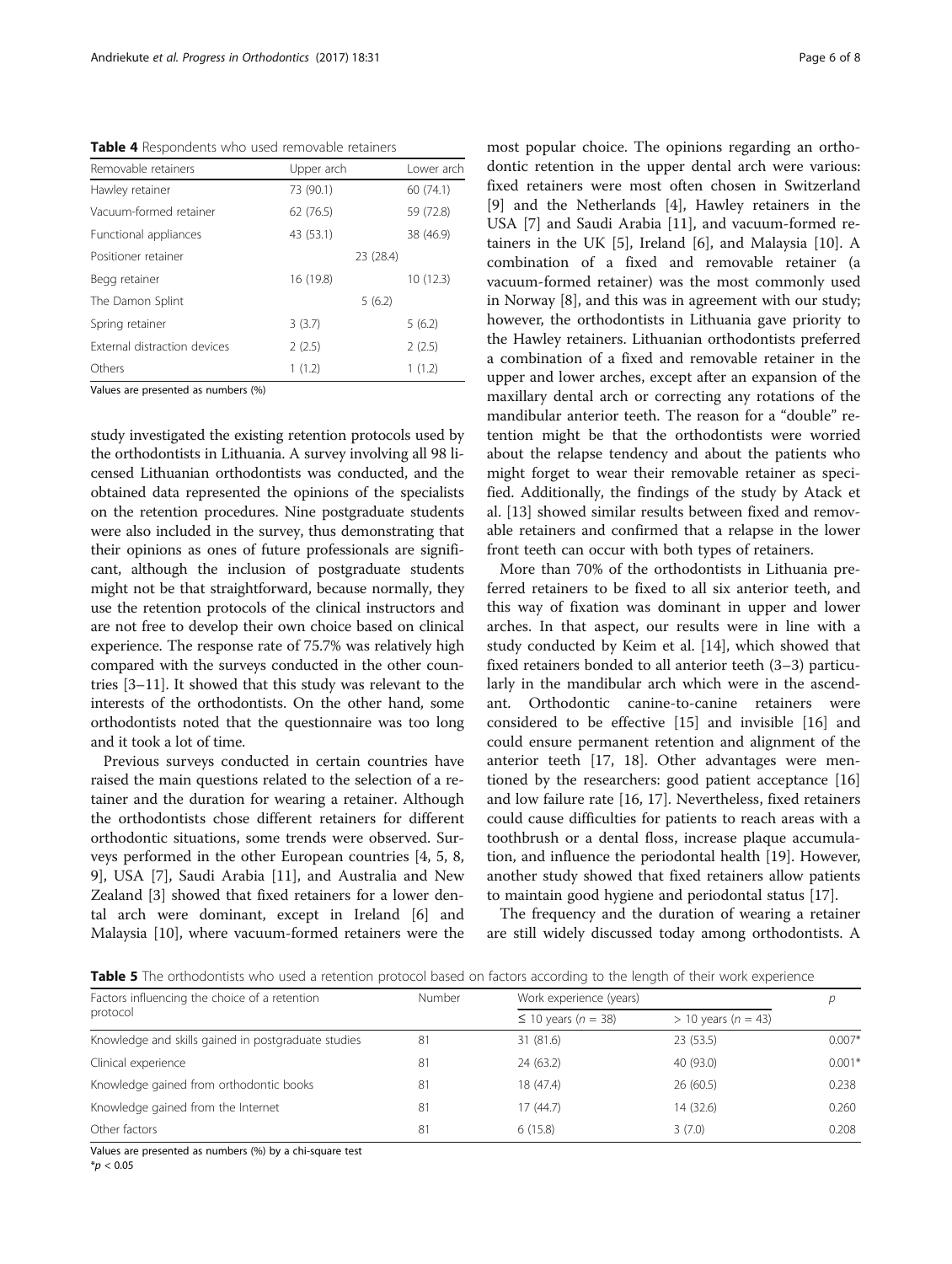<span id="page-6-0"></span>majority of the Lithuanian orthodontists (30.9%) considered that 1 year is the optimal time interval for the first retention period. This view was supported by the study conducted by Parker [\[20](#page-7-0)] which demonstrated that at least 232 days of retention are needed to ensure the regeneration of the fibers surrounding the apical, middle, and marginal areas of the root and to provide the stability after an orthodontic treatment. Destang and Kerr [[21\]](#page-7-0) compared the retention time in the maxillary arch and found that the 1-year retention showed a better stability of the teeth position than the one of 6 months. One year after the braces were taken off, more than 90% of Lithuanian orthodontists left the retainers bonded in place for an unlimited time. If the oral hygiene of a patient was poor and it could not be improved or a dental treatment was planned for the front teeth, the fixed retainer was removed. Similar results were obtained in other countries such as the Netherlands [4], Switzerland [9], UK [5], Ireland [6], USA [7], Malaysia [10], and Saudi Arabia [[11\]](#page-7-0) where orthodontists tended to leave fixed retainers indefinitely.

The orthodontists seemed to be split in our study into two camps with regard to the duration of wearing a removable retainer after an orthodontic treatment, and they recommended to wear a removable retainer for 1– 2 years or 5 years and more. Some studies showed that the orthodontic treatment results are not stable in the long term and even after 10 or 20 years, the stability and good alignment of teeth are not guaranteed [[22\]](#page-7-0). This confirmed the opinion that orthodontic patients should wear their retainers for life in order to maintain their stable results as long as possible [[23, 24\]](#page-7-0). Mandibular dental arches became narrower and shorter over time in patients after an orthodontic treatment. The same tendency was observed in untreated patients, and it showed that this is associated with physiological processes or dental arch maturation. Natural aging processes also could affect the occlusion, and it could cause some overcrowding or changes in the dental arch dimensions [[25](#page-7-0)– [27\]](#page-7-0). Anyway, a long-term retention and regular checkups for any orthodontic patients are desirable because they could prevent a relapse in the lower front teeth and changes in the occlusion [[24](#page-7-0), [25](#page-7-0), [28](#page-7-0)].

Only half of the orthodontists communicated with general dentists regarding an inspection and repair of the retainers, and it showed that there is no close connection between general dentists and orthodontists. A similar situation to that in Lithuania was observed in Switzerland [9], where 62% of the orthodontists maintained a successful relationship with general dentists. General dentists are important because they not only choose the orthodontist according to their good relationships with the general dentist, reputation, and other factors [\[29](#page-7-0)] but they are also involved in the treatment

[[30\]](#page-7-0). If appropriate, patients after an orthodontic treatment return to their general dentists in order to undertake any needed dental treatment including their oral hygiene, extractions, restorations, or implantation. This confirms that common retention protocol is desirable, and teamwork plays an important role in the treatment and the final result.

# Conclusions

A combination of fixed and removable retainers was the most often used in the orthodontic retention. The Hawley appliance was a predominant removable retainer. The bonded wire from canine to canine was the most frequent fixed retainer. Evidence-based guidelines are desired for a common retention protocol.

#### Authors' contributions

AA carried out the data collection and statistical analysis and prepared the manuscript. AV and AA performed the literary research and interpretation under the supervision of AS. AV took the lead role as the corresponding author. AV and AS reviewed the manuscript and provided critical revisions. All authors contributed to the study design. All authors read and approved the final manuscript.

#### Ethics approval and consent to participate

Ethical approval for the study was obtained from the Kaunas Regional Biomedical Research Ethics Committee (Nr. BE-2-12).

#### Competing interests

The authors declare that they have no competing interests.

#### Publisher's Note

Springer Nature remains neutral with regard to jurisdictional claims in published maps and institutional affiliations.

#### Received: 15 February 2017 Accepted: 14 August 2017 Published online: 09 October 2017

#### References

- 1. Little RM, Riedel RA, Artun J. An evaluation of changes in mandibular anterior alignment from 10 to 20 years postretention. Am J Orthod Dentofac Orthop. 1988;93(5):423–8.
- 2. Melrose C, Millett DT. Toward a perspective on orthodontic retention? Am J Orthod Dentofac Orthop. 1998;113(5):507–14.
- 3. Wong PM, Freer TJ. A comprehensive survey of retention procedures in Australia and New Zealand. Aust Orthod J. 2004;20(2):99–106.
- 4. Renkema AM, Sips ET, Bronkhorst E, Kuijpers-Jagtman AM. A survey on orthodontic retention procedures in The Netherlands. Eur J Orthod. 2009; 31(4):432–7.
- 5. Singh P, Grammati S, Kirschen R. Orthodontic retention patterns in the United Kingdom. J Orthod. 2009;36(2):115–21.
- 6. Meade MJ, Millett D. Retention protocols and use of vacuum-formed retainers among specialist orthodontists. J Orthod. 2013;40(4):318–25.
- 7. Pratt MC, Kluemper GT, Hartsfield JK Jr, Fardo D, Nash DA. Evaluation of retention protocols among members of the American Association of Orthodontists in the United States. Am J Orthod Dentofac Orthop. 2011; 140(4):520–6.
- 8. Vandevska-Radunovic V, Espeland L, Stenvik A. Retention: type, duration and need for common guidelines. A survey of Norwegian orthodontists. Orthodontics (Chic). 2013;14(1):e110-7.
- 9. Lai CS, Grossen JM, Renkema AM, Bronkhorst E, Fudalej PS, Katsaros C. Orthodontic retention procedures in Switzerland. Swiss Dent J. 2014;124(6):655–61.
- 10. Ab Rahman N, Low TF, Idris NS. A survey on retention practice among orthodontists in Malaysia. Korean J Orthod. 2016;46(1):36–41.